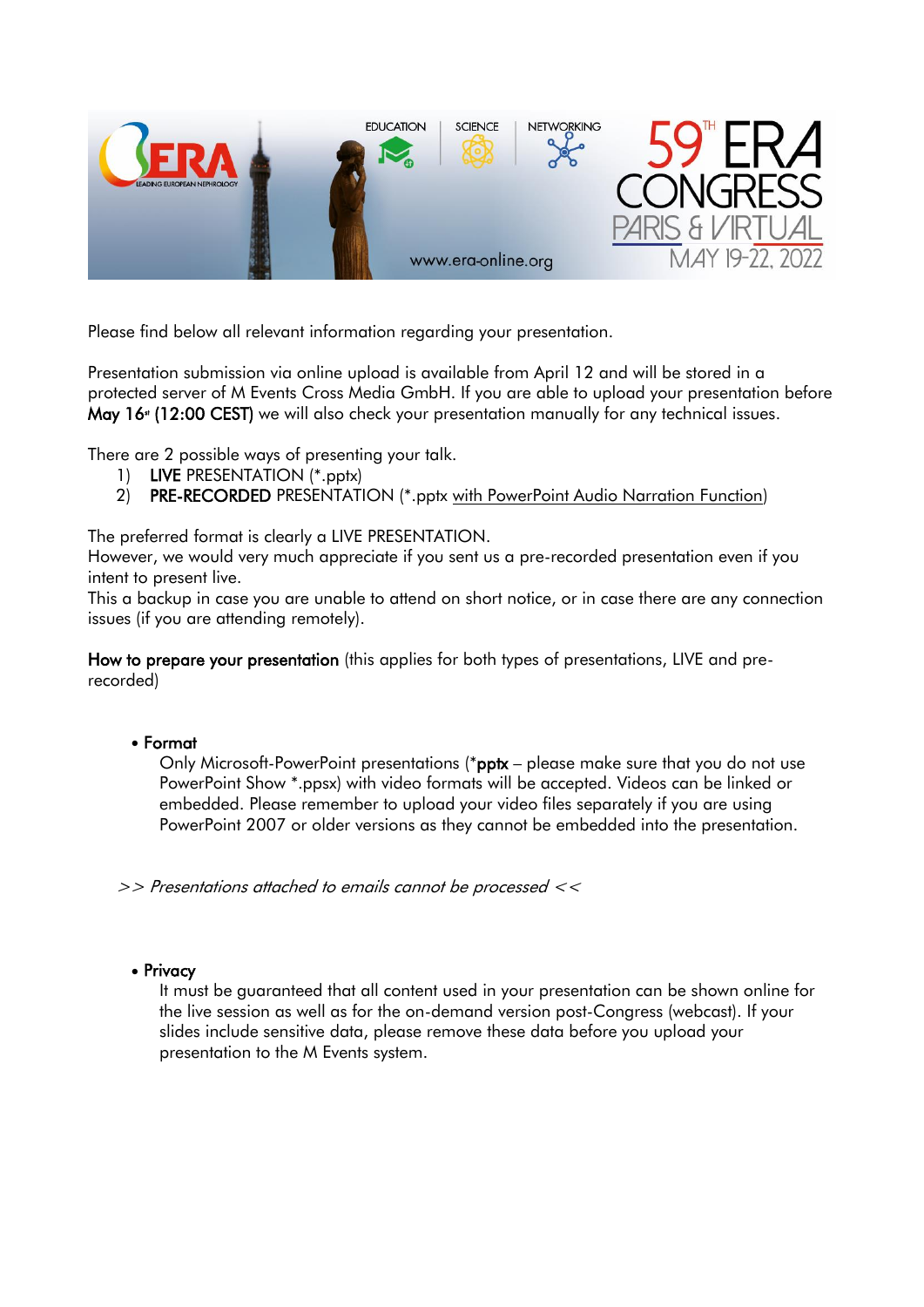### How to pre-record your presentation (applies only for PRE-RECORDED presentations)

Please find herewith the manual on how to pre-record your presentation with the MS PowerPoint narration function:

- 1. With your presentation open, on the Slide Show tab, click on "Record Slide Show".
	- Clicking on the upper half of the button starts the recording on the current slide.
	- Clicking on the lower half of the button gives you the option to start recording from the beginning or from the current slide.



(The Clear command deletes narrations or timings, so be careful when you use it. Clear is grayed out unless you have previously recorded some slides.)

1. Please disable your camera when recording your slides!

#### • Only Slides and Audio are necessary for your presentation.

For detailed instruction or in case you use a different windows version or Mac OS please follow this [link](https://r.mail.era-online.org/tr/cl/yxzZTf5asLvqFwNMVa_I4cTEMn5vJ3zDB_CLQvzlNdQJ0_6kYU81TlTTwVLFpwKJd63ZGPebtwGCbWssSlyxEN2HC27HFRsm4VFbD2TX2Ls9fl7P61YBX690dJh-20rEIC4jgzymBAOttgjnsJIc8CqRBJxVWBBrdB0SpVLkJ7gbheGyKHXuvnKbeO9DOzQhSbMJS-bUwzVnr_AT6U-q1Xbvg4VpuU61oy2VOmOGXo6KlpodYJOwtK_oiSgppfUYeQAlDInwdNbmAw2EJxQeiuwpQ0H3Zy4bdBoNZoltfryu5eNk2eqtWwsjbhgkamgMNxRlBWNWo4UTJVipNenB_Ck9Md5pQUDVvrc2Xm6_TWoi0zBQ22uMGkRMkujteERwqJZnW4YSypI0JRcVEqdtEwP2AKw6cB7u1g).

# • Presentation time

It is required that your pre-recorded presentation strictly adheres to the given times of your talk, as stated in the programme. In case your presentation exceeds this time, it will automatically be cut off by the system.

PLEASE NOTE: PowerPoint will create one sound file per slide. Therefore, please try not to speak during the slide change.

How to upload your presentation (applies for both types, LIVE and pre-recorded presentations)

• During the upload process, you will be requested to upload a picture of yourself which will be used for the online platform.

For submitting your files use: [login](https://r.mail.era-online.org/tr/cl/kMsdVg3bILdD80f-CfMOsjnXpLItR8FjZ79p6yla_JpnrfuJWpUaKWGxk9eUOpqT4k7D1KlOI_PYg6mR67TZdFFZPuQlh71TvCkPfg5LjYXW21WcZWotv4caQ0lb9CcKoMII-RFgJdCm_3T24X8rLAJm0v3-vMWbVYG6mcoNme8TRqIfUKXd4RY5zQ7xZm6ygK5nCbEU2Vl7ke20GBM2ypGeN4nBykdP-l-PE2tSvag2PHU-6QEwfyDPNa3z-gjabiPwUzq1p-YOUJrUEidhrHOOivFvCJC4w6IE7Qcbjzd_rukSzXhIkLuQfX3gPx4M8XbLmfamXNja)

When your presentation(s) has been successfully submitted you will receive an automated confirmation email.